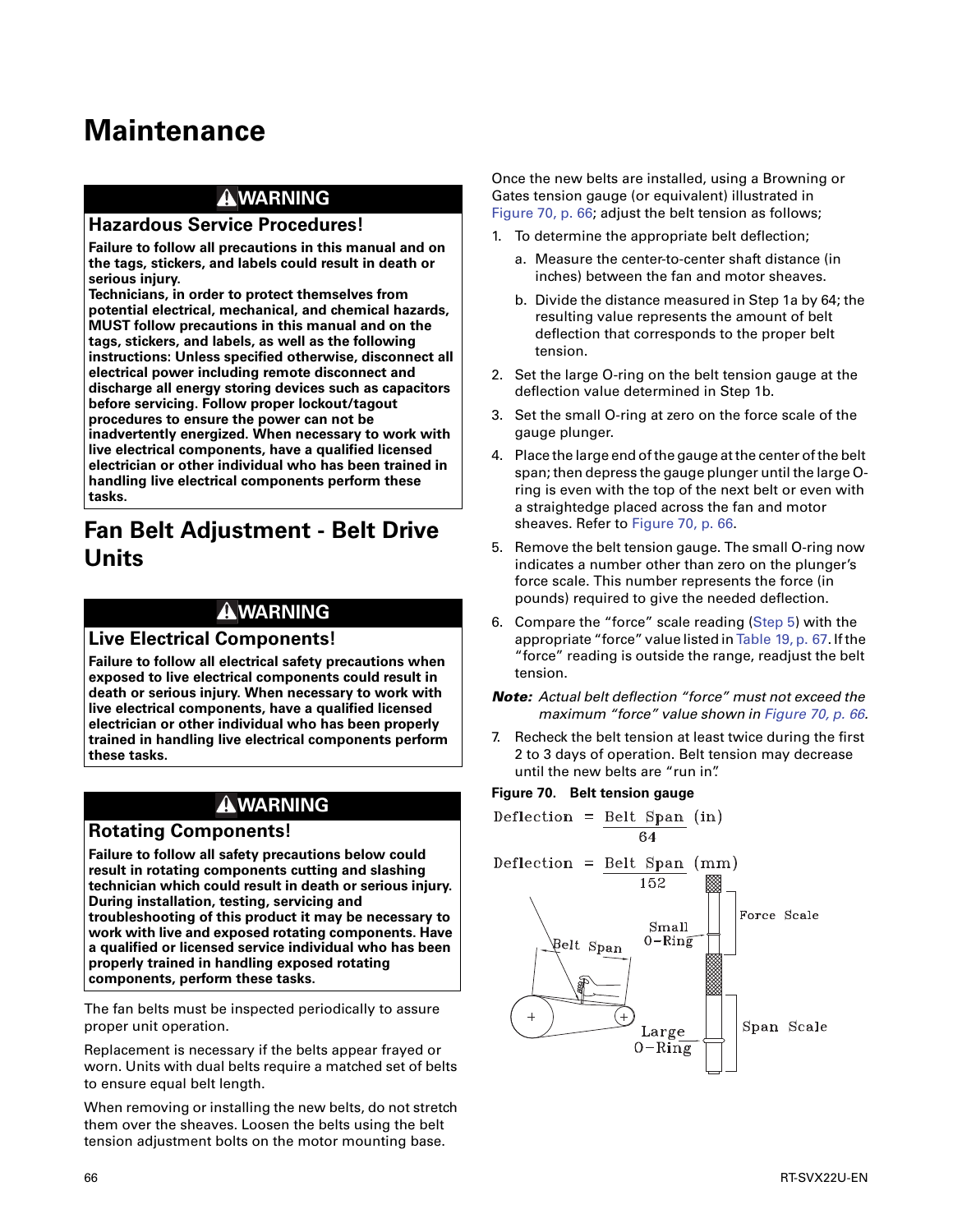|                                                      |              | <b>Deflection Force (Lbs.)</b> |      |           |        |                                 |                |  |  |
|------------------------------------------------------|--------------|--------------------------------|------|-----------|--------|---------------------------------|----------------|--|--|
| <b>Belts</b><br><b>Cross</b><br><b>Section Range</b> | Small<br>P.D | Super<br><b>Gripbelts</b>      |      | Gripnotch |        | <b>Steel Cable</b><br>Gripbelts |                |  |  |
|                                                      |              | Min.                           | Max. | Min.      | Max.   | Min.                            | Max            |  |  |
|                                                      | $3.0 - 3.6$  | 3                              | 41/2 | 37/8      | 51/2   | 31/4                            | $\overline{4}$ |  |  |
| Α                                                    | $3.8 - 4.8$  | 31/2                           | 5    | 41/2      | 61/4   | 33/4                            | 43/4           |  |  |
|                                                      | $5.0 - 7.0$  | 14                             | 51/2 | 5         | 6 7/8  | 41/4                            | 51/4           |  |  |
|                                                      | $3.4 - 4.2$  | 14                             | 51/2 | 53/4      | 18     | 41/2                            | 51/2           |  |  |
| B                                                    | $4.4 - 5.6$  | 51/8                           | 71/8 | 61/2      | 91/8   | 53/4                            | 71/4           |  |  |
|                                                      | $5.8 - 8.8$  | 63/8                           | 83/4 | 73/8      | 10 1/8 | 7                               | 83/4           |  |  |

**Table 19. Belt tension measurement and deflection**

# **Monthly Maintenance**

### **WARNING**

#### **Hazardous Voltage!**

**Failure to disconnect power before servicing could result in death or serious injury. Disconnect all electric power, including remote disconnects before servicing. Follow proper lockout/tagout procedures to ensure the power can not be inadvertently energized.** 

Before completing the following checks, turn the unit OFF and lock the main power disconnect switch open.

### **Filters**

Inspect the return air filters. Clean or replace them if necessary. Refer to the unit Service Facts for filter information.

# **Return Air Smoke Detector Maintenance**

Airflow through the unit is affected by the amount of dirt and debris accumulated on the indoor coil and filters. To insure that airflow through the unit is adequate for proper sampling by the return air smoke detector, complete adherence to the maintenance procedures, including recommended intervals between filter changes, and coil cleaning is required.

Periodic checks and maintenance procedures must be performed on the smoke detector to insure that it will function properly. For detailed instructions concerning these checks and procedures, refer to the appropriate section(s) of the smoke detector Installation and Maintenance Instructions provided with the literature package for this unit.

### **Cooling Season**

- Check the unit's drain pans and condensate piping to ensure that there are no blockages.
- Inspect the evaporator and condenser coils for dirt, bent fins, etc. If the coils appear dirty, clean them

according to the instructions described in "Coil Cleaning" later in this section.

- Manually rotate the condenser fan(s) to ensure free movement and check motor bearings for wear. Verify that all of the fan mounting hardware is tight.
- Inspect the F/A-R/A damper hinges and pins to ensure that all moving parts are securely mounted. Keep the blades clean as necessary.
- Verify that all damper linkages move freely; lubricate with white grease, if necessary.
- Check supply fan motor bearings; repair or replace the motor as necessary.
- Check the fan shaft bearings for wear. Replace the bearings as necessary.
- Check the supply fan belt. If the belt is frayed or worn, replace it. Refer to the "Fan Belt Adjustment" section for belt replacement and adjustments.
- Verify that all wire terminal connections are tight.
- Remove any corrosion present on the exterior surfaces of the unit and repaint these areas.
- Generally inspect the unit for unusual conditions (e.g., loose access panels, leaking piping connections, etc.)
- Make sure that all retaining screws are reinstalled in the unit access panels once these checks are complete.
- With the unit running, check and record the: ambient temperature; compressor suction and discharge pressures (each circuit); superheat (each circuit);
- Record this data on an "operator's maintenance log" like the one shown in Table 20, p. 69. If the operating pressures indicate a refrigerant shortage, measure the system superheat. For guidelines, refer to the "Compressor Start-Up" section.

*Important: Do not release refrigerant to the atmosphere! If adding or removing refrigerant is required, the service technician must comply with all federal, state and local laws.*

### **Heating Season**

- Inspect the unit's air filters. If necessary, clean or replace them.
- Check supply fan motor bearings; repair or replace the motor as necessary.
- Inspect both the main unit control panel and heat section control box for loose electrical components and terminal connections, as well as damaged wire insulation. Make any necessary repairs.
- Verify that the electric heat system operates properly.

# **Coil Cleaning**

Regular coil maintenance, including annual cleaning, enhances the unit's operating efficiency by minimizing: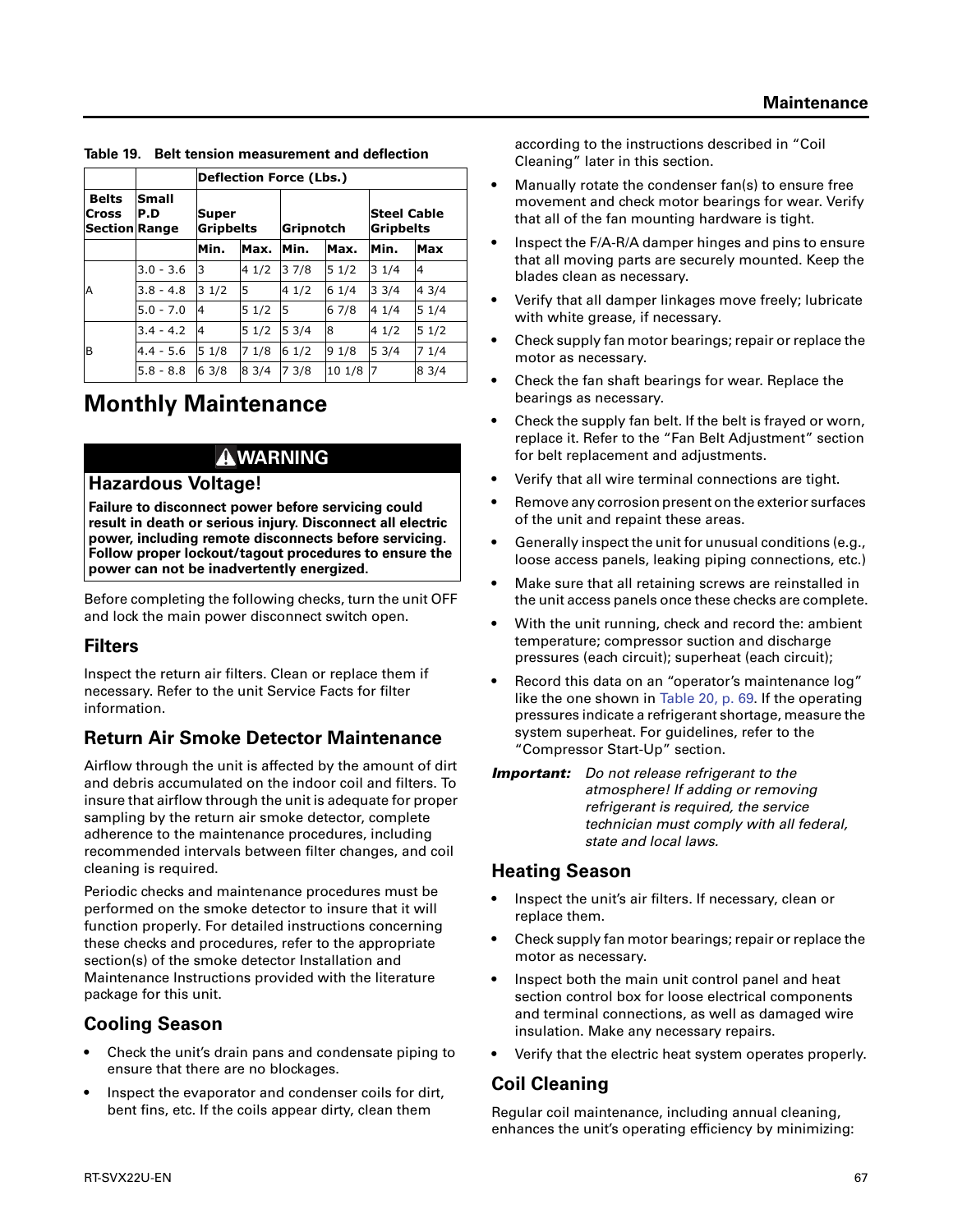#### **Maintenance**

compressor head pressure and amperage draw; evaporator water carryover; fan brake horsepower, due to increase static pressure losses; airflow reduction.

At least once each year, or more often if the unit is located in a "dirty" environment, clean the evaporator and condenser coils using the instructions outlined below. Be sure to follow these instructions as closely as possible to avoid damaging the coils.

*Note: For units equipped with hail guards follow removal procedure listed below.* 

#### **Hail Guard Removal**

- Unlatch hail guard.
- Pull the top of the hail guard outward until the fastener studs are free of the retaining nuts.
- Lift the hail guard from the lower retaining bracket and set aside.

### **WARNING**

#### **Hazardous Chemicals!**

**Failure to follow all safety instructions below could result in death or serious injury. Coil cleaning agents can be either acidic or highly alkaline and can burn severely if contact with skin occurs. Handle chemical carefully and avoid contact with skin. ALWAYS wear Personal Protective Equipment (PPE) including goggles or face shield, chemical resistant gloves, boots, apron or suit as required. For personal safety refer to the cleaning agent manufacturer's Materials Safety Data Sheet and follow all recommended safe handling practices.** 

To clean refrigerant coils, use a soft brush and a sprayer (either a garden pump-up type or a high-pressure sprayer). A high-quality detergent is also required; suggested brands include "SPREX A.C.", "OAKITE 161", "OAKITE 166" and "COILOX". If the detergent selected is strongly alkaline (ph value exceeds 8.5), add an inhibitor.

# **Microchannel (MCHE) Coils**

### *NOTICE:*

#### **Coil Damage!**

**Failure to follow instructions below could result in coil damage.** 

**DO NOT use any detergents with microchannel condenser coils. Use pressurized water or air ONLY, with pressure no greater than 600psi.** 

*For additional information regarding the proper microchannel coil cleaning procedure, refer to service bulletin RT-SVB83\*-EN.*

Due to the soft material and thin walls of the MCHE coils, the traditional field maintenance method recommended for Round Tube Plate Fin (RTPF) coils does not apply to microchannel coils.

Moreover, chemical cleaners are a risk factor to MCHE due to the material of the coil. The manufacturer does not recommend the use of chemical cleaners to clean microchannel coils. Using chemical cleaners could lead to warranty claims being further evaluated for validity and failure analysis.

The recommended cleaning method for microchannel condenser coils is pressurized water or air with a nonpinpoint nozzle and an ECU of at least 180 with pressure no greater than 600 psi. To minimize the risk of coil damage, approach the cleaning of the coil with the pressure washer aimed perpendicular to the face of the coil.

*Note: For more details on Microchannel coil cleaning, please refer to bulletin RT-SVB83\*-EN.*

# **Round Tube Plate Fin (RTPF) Coils**

# **WARNING**

#### **Hazardous Chemicals!**

**Failure to follow all safety instructions below could result in death or serious injury. Coil cleaning agents can be either acidic or highly alkaline and can burn severely if contact with skin occurs. Handle chemical carefully and avoid contact with skin. ALWAYS wear Personal Protective Equipment (PPE) including goggles or face shield, chemical resistant gloves, boots, apron or suit as required. For personal safety refer to the cleaning agent manufacturer's Materials Safety Data Sheet and follow all recommended safe handling practices.** 

- 1. Remove enough panels from the unit to gain access to the coil.
- 2. Protect all electrical devices such as motors and controllers from any over spray.
- 3. Straighten any bent coil fins with a fin comb.
- 4. Mix the detergent with water according to the manufacturer's instructions. If desired, heat the solution BUT DO NOT EXCEED 150ºF maximum to improve its cleansing capability.

# **WARNING**

#### **Hazardous Pressures!**

**Failure to follow safety precautions below could result in coil bursting, which could result in death or serious injury. Coils contain refrigerant under pressure. When cleaning coils, maintain coil cleaning solution temperature under 150°F to avoid excessive pressure in the coil.** 

- 5. Pour the cleaning solution into the sprayer. If a highpressure sprayer is used:
	- a. do not allow sprayer pressure to exceed 600 psi.
	- b. the minimum nozzle spray angle is 15 degrees.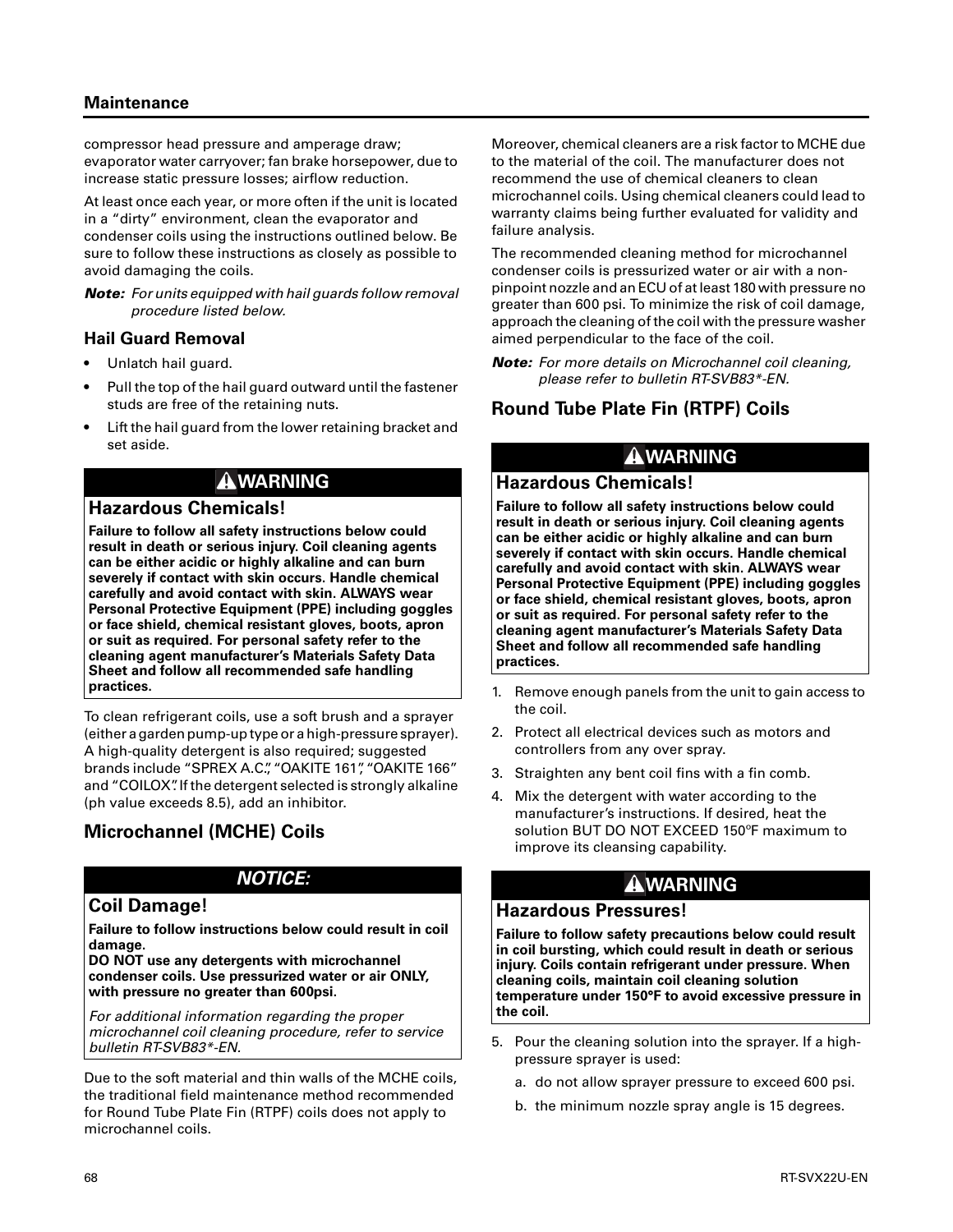- c. maintain a minimum clearance of 6" between the sprayer nozzle and the coil.
- d. spray the solution perpendicular (at 90 degrees) to the coil face.
- 6. Spray the leaving-airflow side of the coil first; then spray the opposite side of the coil. Allow the cleaning solution to stand on the coil for five minutes.
- 7. Rinse both sides of the coil with cool, clean water.
- 8. Inspect both sides of the coil; if it still appears to be dirty, repeat Steps 6 and 7.
- 9. Reinstall all of the components and panels removed in Step 1 and any protective covers installed in step 2.
- *Note: For units equipped with hail guards follow reinstallation procedure listed below.*

#### **Hail Guard Reinstallation**

To reinstall the hail guard, locate the bottom of the hail guard in the lower bracket and secure it to the upper unit bracket with the attached fasteners.

*Note: Secure hail guard latches.*

#### **Figure 71. Hail guard**



DETAIL A

DISENGAGE GUARD

10. Restore the unit to its operational status and check system operation.

#### **Table 20. Sample maintenance log**

|             |                                               |                               | <b>Refrigerant Circuit #1</b> |                                         |                                  |                            |              |                              | <b>Refrigerant Circuit #2</b> |                                  |                                     |                           |               |  |
|-------------|-----------------------------------------------|-------------------------------|-------------------------------|-----------------------------------------|----------------------------------|----------------------------|--------------|------------------------------|-------------------------------|----------------------------------|-------------------------------------|---------------------------|---------------|--|
| <b>Date</b> | <b>Current</b><br><b>Ambient</b><br>Temp. F/C | Compr. Psig/<br>Oil Level kPa | Suct.<br>Press.               | Disch.<br>Press.<br>Psig/<br><b>kPa</b> | Liquid<br>Press.<br>Psig/<br>kPa | Super Sub-<br>-heat<br>F/C | cool.<br>F/C | Compr. Suct.<br>Oil<br>Level | Press.<br>Psig/kPa            | Disch.<br>Press.<br>Psig/<br>kPa | Liquid<br>Press.<br>$P$ sig/<br>kPa | Super-Sub-<br>heat<br>F/C | cool.<br> F/C |  |
|             |                                               | - ok<br>- Iow                 |                               |                                         |                                  |                            |              | - ok<br>- Iow                |                               |                                  |                                     |                           |               |  |
|             |                                               | - ok<br>low                   |                               |                                         |                                  |                            |              | - ok<br>- Iow                |                               |                                  |                                     |                           |               |  |
|             |                                               | - ok<br>- Iow                 |                               |                                         |                                  |                            |              | - ok<br>- Iow                |                               |                                  |                                     |                           |               |  |
|             |                                               | - ok<br>low                   |                               |                                         |                                  |                            |              | - ok<br>- Iow                |                               |                                  |                                     |                           |               |  |
|             |                                               | - ok<br>low                   |                               |                                         |                                  |                            |              | - ok<br>- Iow                |                               |                                  |                                     |                           |               |  |

*Note: Check and record the data requested above each month during the cooling season with the unit running.*

# **Annual Maintenance**

Clean and repaint any corroded surface.

# **Final Process**

For future reference, you may find it helpful to record the unit data requested in the blanks provided.

Complete Model Number:

Unit Serial Number:

Wiring Diagram Numbers (from unit control panel):

Connections:

Schematics: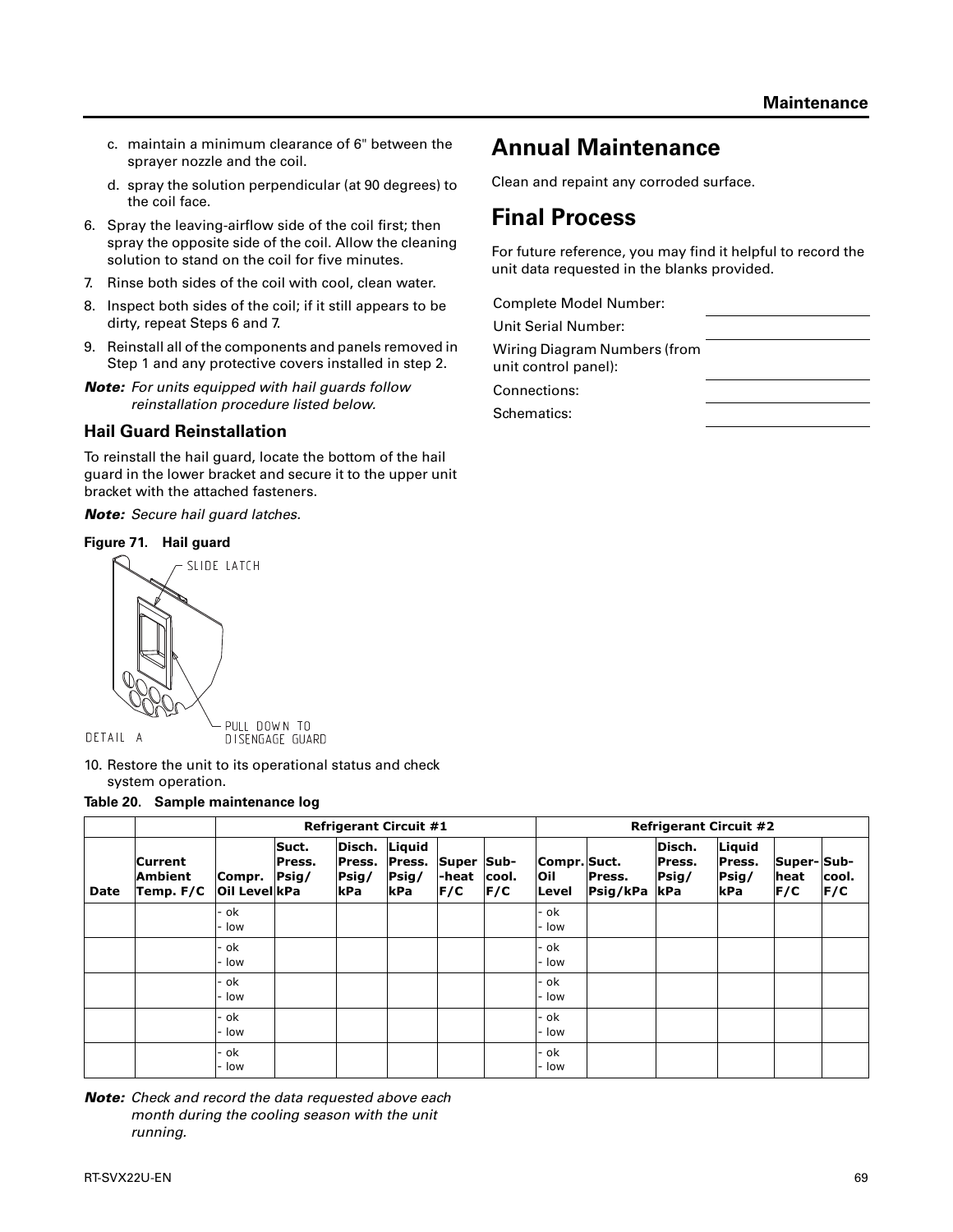# **Troubleshooting**

## **WARNING**

#### **Hazardous Service Procedures!**

**Failure to follow all precautions in this manual and on the tags, stickers, and labels could result in death or serious injury.**

**Technicians, in order to protect themselves from potential electrical, mechanical, and chemical hazards, MUST follow precautions in this manual and on the tags, stickers, and labels, as well as the following instructions: Unless specified otherwise, disconnect all electrical power including remote disconnect and discharge all energy storing devices such as capacitors before servicing. Follow proper lockout/tagout procedures to ensure the power can not be inadvertently energized. When necessary to work with live electrical components, have a qualified licensed electrician or other individual who has been trained in handling live electrical components perform these tasks.**

# **ReliaTel™ Control**

The RTRM has the ability to provide the service personnel with some unit diagnostics and system status information.

Before turning the main power disconnect switch "Off", follow the steps below to check the ReliaTel Refrigeration Module (RTRM). All diagnostics & system status information stored in the RTRM will be lost when the main power is turned "Off".

# **WARNING**

#### **Live Electrical Components!**

**Failure to follow all electrical safety precautions when exposed to live electrical components could result in death or serious injury. When necessary to work with live electrical components, have a qualified licensed electrician or other individual who has been properly trained in handling live electrical components perform these tasks.** 

To prevent injury or death from electrocution, it is the responsibility of the technician to recognize this hazard and use extreme care when performing service procedures with the electrical power energized.

- 1. Verify that the Liteport LED on the RTRM is burning continuously. If the LED is lit, go to Step 3.
- 2. If the LED is not lit, verify that 24 VAC is presence between J1-1 and J1-2. If 24 VAC is present, proceed to Step 4. If 24 VAC is not present, check the unit main power supply, check transformer (TNS1). Proceed to Step 3 if necessary.
- 3. Utilizing "Method 1" or "Method 2" in the "System Status Diagnostic" section, check the following:
	- **•** System status
- **•** Heating status
- **•** Cooling status

If a System failure is indicated, proceed to Step 4. If no failures are indicated, proceed to Step 5.

- 4. If a System failure is indicated, recheck Step 1 and Step 2. If the LED is not lit in Step 1, and 24 VAC is present in Step 2, the RTRM has failed. Replace the RTRM.
- 5. If no failures are indicated, use one of the TEST mode procedures described in the "Unit Start-Up" section to start the unit. This procedure will allow you to check all of the RTRM outputs, and all of the external controls (relays, contactors, etc.) that the RTRM outputs energize, for each respective mode. Proceed to Step 6.
- 6. Step the system through all of the available modes, and verify operation of all outputs, controls, and modes. If a problem in operation is noted in any mode, you may leave the system in that mode for up to one hour while troubleshooting. Refer to the sequence of operations for each mode, to assist in verifying proper operation. Make the necessary repairs and proceed to Step 7 and Step 8.
- 7. If no abnormal operating conditions appear in the test mode, exit the test mode by turning the power "Off" at the main power disconnect switch.
- 8. Refer to the individual component test procedures if other microelectronic components are suspect.

# **System Status Checkout Procedure**

"System Status" is checked by using one of the following two methods:

# **Method 1**

If the Zone Sensor Module (ZSM) is equipped with a remote panel with LED status indication, you can check the unit within the space. If the ZSM does not have LED's, use Method 2. BAYSENS110\*, BAYSENS109\*, BAYSENS119\*, BAYSENS023A all have the remote panel indication feature. The LED descriptions are listed below.

#### *Zone Sensor LED 1 (System)*

"On" during normal operation.

"Off" if a system failure occurs or the LED fails.

"Flashing" indicates test mode.

#### *Zone Sensor LED 2 (Heat)*

- "On" when the heat cycle is operating.
- "Off" when the heat cycle terminates or the LED fails.
- "Flashing" indicates a heating failure.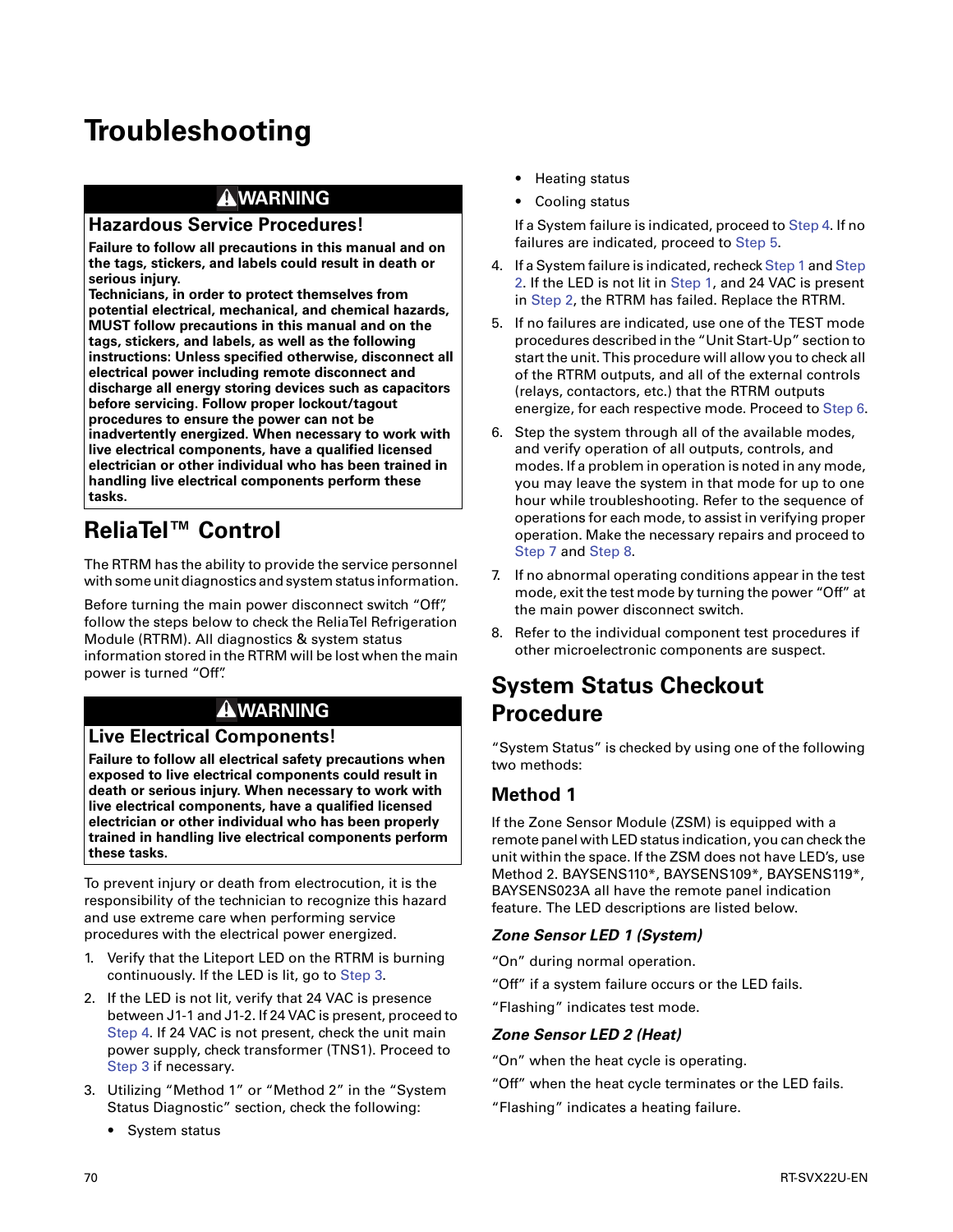# *Zone Sensor LED 3 (Cool)*

"On" when the cooling cycle is operating.

"Off" when the cooling cycle terminates or the LED fails.

"Flashing" indicates a cooling failure.

## *Zone Sensor LED 4 (Service)*

"On" indicates a clogged filter.

"Off" during normal operation.

"Flashing" indicates an evaporator fan or condensate overflow failure.

Below is the complete listing of failure indication causes.

# **System failure**

Check the voltage between terminals 6 and 9 on J6, it should read approximately 32 VDC. If no voltage is present, a System failure has occurred. Refer to Step 4 in the previous section for the recommended troubleshooting procedure.

# **Cooling Failure**

- Cooling and heating set point (slide pot) on the zone sensor has failed. Refer to the "Zone Sensor Test Procedure" section.
- Zone temperature thermistor ZTEMP on ZTS failed. Refer to the "Zone Sensor Test Procedure" section.
- CC1 or CC2 24 VAC control circuit has opened, check CC1 & CC2 coils, and any of the controls below that apply to the unit (HPC1, HPC2).
- LPC1 has opened during the 3 minute minimum "on time" during 4 consecutive compressor starts, check LPC1 or LPC2 by testing voltage between the J1-1 & J3- 2 terminals on the RTRM and ground. If 24 VAC is present, the LPC's has not tripped. If no voltage is present, LPC's has tripped.

# **Service Failure**

- If the supply fan proving switch has closed, the unit will not operate (when connected to RTOM), check the fan motor, belts, and proving switch.
- Clogged filter switch has closed, check the filters.
- If the condensate overflow switch is closed, the unit will not operate. Make sure the float switch is not in a tripped condition, and check for an "open" between wires connecting to RTOM J6-1, J6-2 (ReliaTel<sup>™</sup> controls).

# **Simultaneous Heat and Cool Failure**

• Emergency Stop is activated

# **Method 2**

The second method for determining system status is done by checking voltage readings at the RTRM (J6). The system indication descriptions and the approximate voltages are listed below.

## **System Failure**

- Measure the voltage between terminals J6-9 & J6-6.
- Normal Operation = approximately 32 VDC
- System Failure = less than 1 VDC, approximately 0.75 VDC
- Test Mode = voltage alternates between 32 VDC & 0.75 VDC

#### **Heat Failure**

- Measure the voltage between terminals J6-7 & J6-6.
- Heat Operating = approximately 32 VDC
- Heat Off = less than 1 VDC, approximately 0.75 VDC
- Heating Failure = voltage alternates between 32 VDC & 0.75 VDC

#### **Cool Failure**

- Measure the voltage between terminals J6-8 & J6-6.
- Cool Operating = approximately 32 VDC
- Cool Off = less than 1 VDC, approximately 0.75 VDC
- Cooling Failure = voltage alternates between 32 VDC & 0.75 VDC

#### **Service Failure**

- Measure the voltage between terminals J6-10 & J6-6.
- Clogged Filter = Approximately 32 VDC.
- Normal = Less than 1 VDC, approximately 0.75 VDC Fan Failure = voltage alternates between 32 VDC & 0.75 VDC.

To use LED's for quick status information at the unit, purchase a BAYSENS110\* ZSM and connect wires with alligator clamps to terminals 6 through 10. Connected each respective terminal wire (6 through 10) from the Zone Sensor to the unit J6 terminals 6 through 10.

*Note: If the system is equipped with a programmable zone sensor, (BAYSENS119\*, or BAYSENS023A), the LED indicators will not function while the BAYSENS110\* is connected.*

# **Resetting Cooling and Ignition Lockouts**

Cooling Failures and Heating Lockouts are reset in an identical manner. Method 1 explains resetting the system from the space; Method 2 explains resetting the system at the unit.

*Note: Before resetting Cooling Failures and Ignition Lockouts check the Failure Status Diagnostics by the methods previously explained. Diagnostics will be lost when the power to the unit is disconnected.*

### **Method 1**

To reset the system from the space, turn the "Mode" selection switch at the zone sensor to the "Off" position. After approximately 30 seconds, turn the "Mode"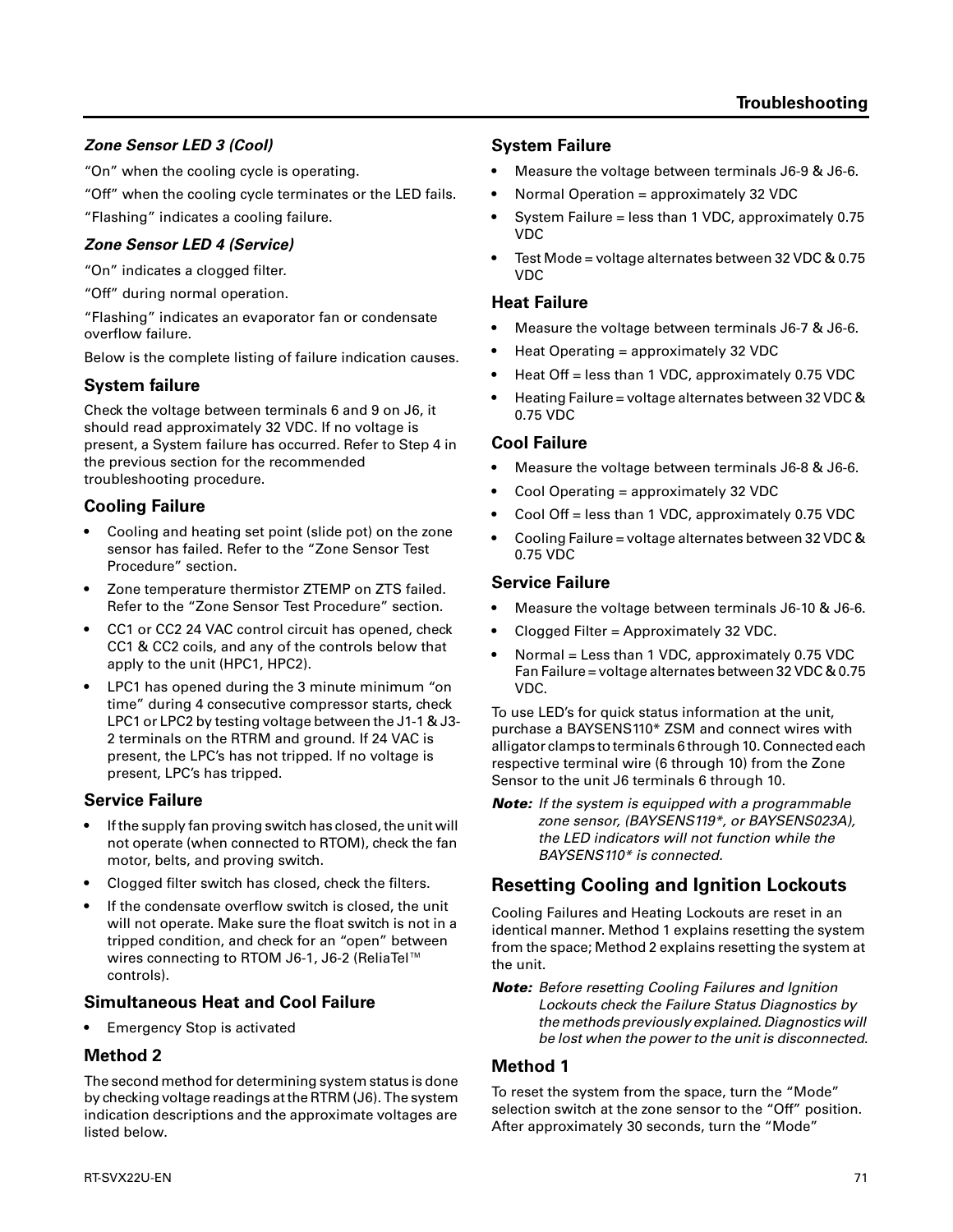#### **Troubleshooting**

selection switch to the desired mode, i.e. Heat, Cool or Auto.

#### **Method 2**

To reset the system at the unit, cycle the unit power by turning the disconnect switch "Off" and then "On".

Lockouts can be cleared through the building management system. Refer to the building management system instructions for more information.

# **Zone Temperature Sensor (ZTS) Service Indicator**

The ZSM SERVICE LED is a generic indicator, that will signal the closing of a Normally Open switch at any time, providing the Indoor Motor (IDM) is operating. This indicator is usually used to indicate a clogged filter, or an air side fan failure.

The RTRM will ignore the closing of this Normally Open switch for 2 (±1) minutes. This helps prevent nuisance SERVICE LED indications. The exception is the LED will flash 40 seconds after the fan is turned "On" if the Fan Proving Switch is not made.

## **Clogged Filter Switch**

This LED will remain lit the entire time that the Normally Open switch is closed. The LED will be turned off immediately after resetting the switch (to the Normally Open position), or any time that the IDM is turned "Off".

If the switch remains closed, and the IDM is turned "On", the SERVICE LED will be turned "On" again after the  $2 (+1)$ minute ignore delay.

This LED being turned "On", will have no other affect on unit operation. It is an indicator only.

### **Fan Failure Switch**

When the "Fan Failure" switch is wired to the RTOM, the LED will remain flashing the entire time the fan proving switch is closed, indicating a fan failure, and it will shut the unit operations down.

#### **Condensate Overflow Switch**

When the "Condensate Overflow Switch" is closed, a drain pan overflow condition is indicated and it will shut unit operations down.

# **Zone Temperature Sensor (ZTS) Test**

#### *Note: These procedures are not for programmable or digital models and are conducted with the Zone Sensor Module electrically removed from the system.*

#### **Test 1 - Zone Temperature Thermistor (ZTEMP)**

This component is tested by measuring the resistance between terminals 1 and 2 on the Zone Temperature Sensor. Below are some typical indoor temperatures, and corresponding resistive values.

### **Test 2 - Cooling Set Point (CSP) and Heating Set Point (HSP)**

|                | Zone Temperature | <b>Nominal ZTEMP</b><br>Resistance |
|----------------|------------------|------------------------------------|
| $50°$ F        | $10.0$ °C        | 19.9 K-Ohms                        |
| 55° F          | $12.8^{\circ}$ C | 17.47 K-Ohms                       |
| $60^{\circ}$ F | $15.6$ °C        | 15.3 K-Ohms                        |
| 65° F          | $18.3$ °C        | 13.49 K-Ohms                       |
| 70° F          | $21.1$ °C        | $11.9$ K-Ohms                      |
| 75° F          | 23.9°C           | 10.50 K-Ohms                       |
| $80°$ F        | $26.7$ °C        | 9.3 K-Ohms                         |
| 85°F           | 29.4°C           | 8.25 K-Ohms                        |
| 90° F          | $32.2^{\circ}$ C | $7.3$ K-Ohms                       |

The resistance of these potentiometers are measured between the following ZSM terminals. Refer to the chart above for approximate resistances at the given setpoints.

Cool SP = Terminals 2 and 3

Range = 100 to 900 Ohms approximate

Heat SP = Terminals 2 and 5

Range = 100 to 900 Ohms approximate

### **Test 3 - System Mode and Fan Selection**

The combined resistance of the Mode selection switch and the Fan selection switch can be measured between terminals 2 and 4 on the Zone Sensor. The possible switch combinations are listed below with their corresponding resistance values.

#### **Test 4 - LED Indicator Test, (SYS ON, HEAT, COOL & SERVICE)**

#### **Method 1**

Testing the LED using a meter with diode test function. Test both forward and reverse bias. Forward bias should measure a voltage drop of 1.5 to 2.5 volts, depending on your meter. Reverse bias will show an Over Load, or open circuit indication if LED is functional.

#### **Method 2**

Testing the LED with an analog Ohmmeter. Connect Ohmmeter across LED in one direction, then reverse the leads for the opposite direction. The LED should have at least 100 times more resistance in reverse direction, as compared with the forward direction. If high resistance in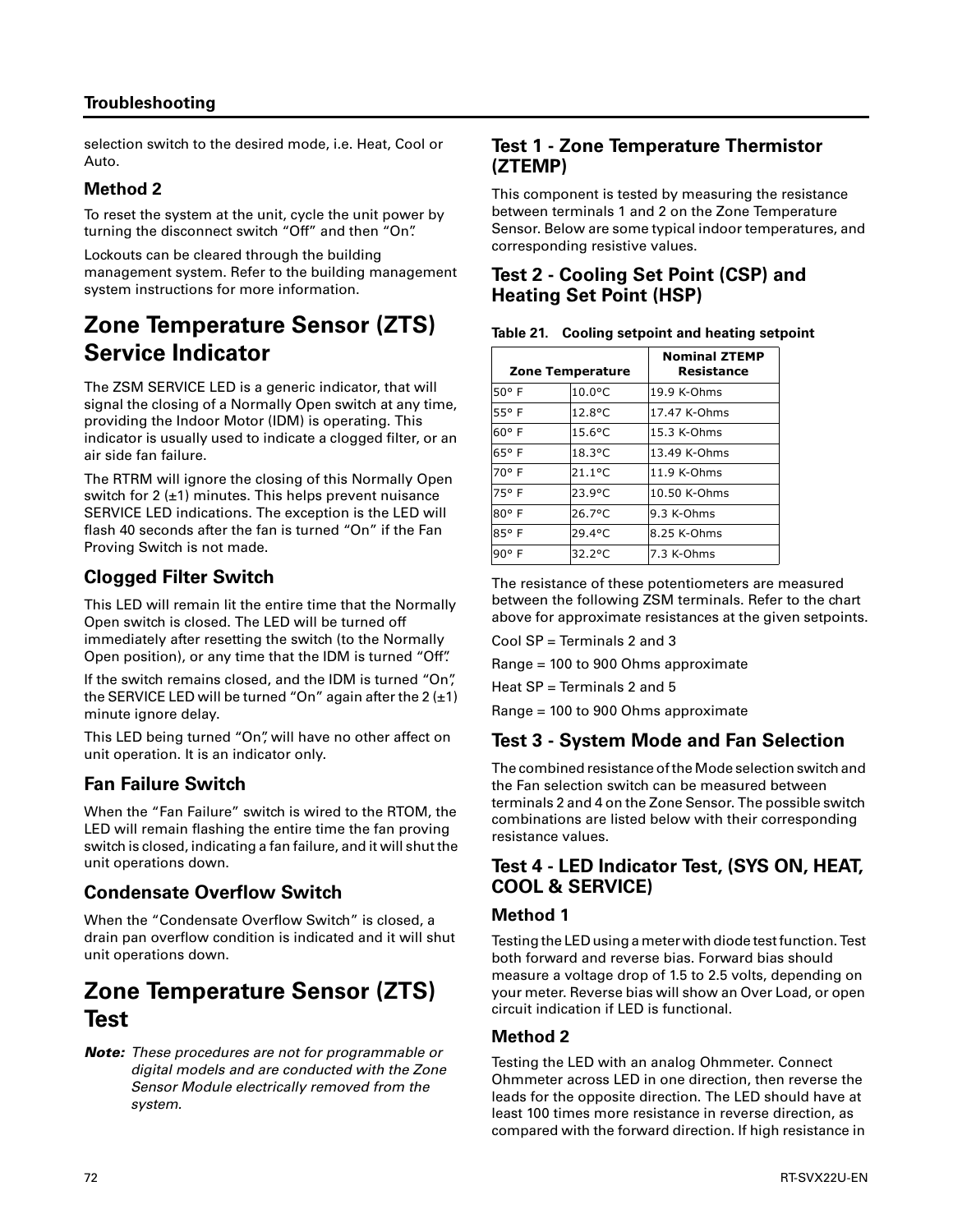both directions, LED is open. If low in both directions, LED is shorted.

#### **Method 3**

To test LED's with ZSM connected to unit, test voltages at LED terminals on ZSM. A measurement of 32 VDC, across an unlit LED, means the LED has failed.

## **Relative Humidity Sensor Test**

This component is measured by measuring the mA output signal on the Relative Humidity Sensor. Verify accuracy of the sensor annually. If the output reading is 0 mA, first verify that power is applied to the sensor. A reading of 4 mA corresponds to 0% RH and 20 mA corresponds to 100% RH.

| % RH | mА   |
|------|------|
| 30   | 8.8  |
| 40   | 10.4 |
| 50   | 12.0 |
| 60   | 13.6 |
| 70   | 15.2 |
| 80   | 16.8 |

*Note: Measurements should be made from LED common (ZSM terminal 6 to respective LED terminal). Refer to the Zone Sensor Module (ZSM) Terminal Identification table at the beginning of this section.*

#### **Programmable & Digital Zone Sensor Test**

Testing serial communication voltage

- 1. Verify 24 VAC is present between terminals J6-14 & J6- 11.
- 2. Disconnect wires from J6-11 and J6-12. Measure the voltage between J6-11 and J6-12, should be about 32 VDC.
- 3. Reconnect wires to terminals J6-11 and J6-12. Measure voltage again between J6-11 and J6-12, voltage should flash high and low every 0.5 seconds. The voltage on the low end will measure about 19 VDC, while the voltage on the high end will measure from approximately 24 to 38 VDC.
- 4. Verify all modes of operation, by running the unit through all of the steps in Table 11, p. 48.
- 5. After verifying proper unit operation, exit the test mode. Turn the fan on continuously at the ZSM, by pressing the button with the fan symbol. If the fan comes on and runs continuously, the ZSM is good. If you are not able to turn the fan on, the ZSM is defective.

#### **ReliaTel™ Refrigeration Module (RTRM) Default Chart**

If the RTCI loses input from the building management system, the RTRM will control in the default mode after approximately 15 minutes. If the RTRM loses the Heating and Cooling setpoint input, the RTRM will control in the default mode instantaneously. The temperature sensing thermistor in the Zone Sensor Module is the only component required for the "Default Mode" to operate.

# **Unit Operation without a Zone Sensor**

This procedure is for temporary operation only. The economizer and condenser fan cycling functions are disabled.

## **WARNING**

#### **Hazardous Voltage!**

**Failure to disconnect power before servicing could result in death or serious injury. Disconnect all electric power, including remote disconnects before servicing. Follow proper lockout/tagout procedures to ensure the power can not be inadvertently energized.** 

- 1. Open and Lock the unit disconnect switch.
- 2. Remove the Outside Air Sensor (OAS) from the condenser section of unit.
- 3. Use two (2) wire nuts, to individually cap the wires.
- 4. Locate the RTRM (J6). Connect two (2) wires to terminals J6-1 and 2.
- 5. Connect the sensor (OAS) using two wire nuts to the two (2) field supplied wires that were connected to terminals 1 and 2 on J6.

# **Unit Economizer Control (ECA) Troubleshooting**

# **ReliaTel™ Control**

Verify Economizer Status by Economizer Actuator (ECA) LED indicator:

- OFF: No Power or Failure
- ON: Normal, OK to Economize
- Slow Flash: Normal, Not OK to Economize
- Fast Flash 1/2 Second On / 2 Seconds Off:
	- **•** Error Code: Communications Failure
- Pulse Flash: 2 Seconds On / 1/2 Second Off:
	- **•** Error Code:
		- **•** 1 Flash: Actuator Fault
		- 2 Flashes: CO<sub>2</sub> Sensor
		- **•** 3 Flashes: RA Humidity Sensor
		- **•** 4 Flashes: RA Temp Sensor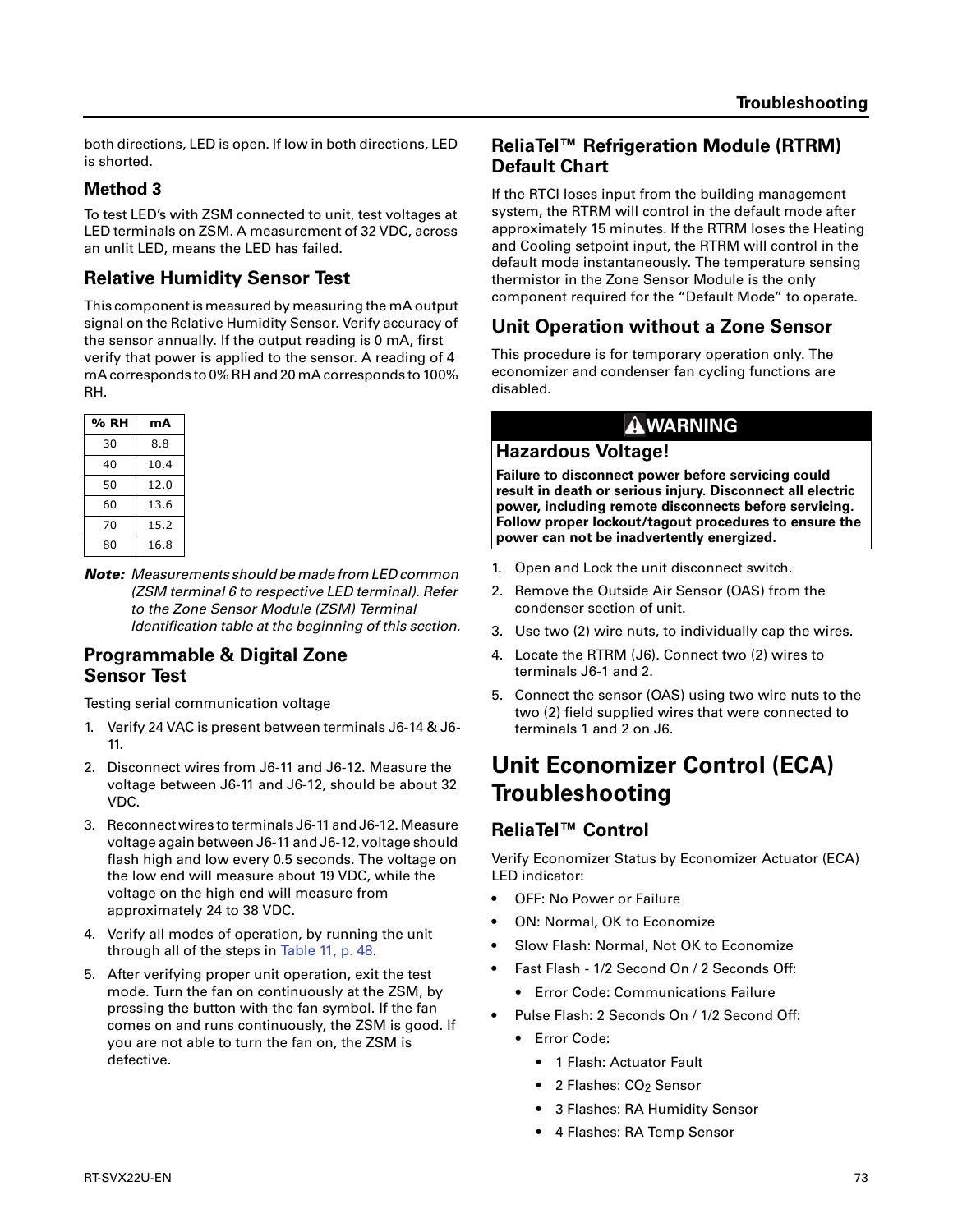#### **Troubleshooting**

- **•** 5 Flashes: OA Quality Sensor
- **•** 6 Flashes: OA Humidity Sensor
- **•** 7 Flashes: OA Temp Sensor
- **•** 8 Flashes: MA Temp Sensor
- **•** 9 Flashes: RAM Fault
- **•** 10 Flashes: ROM Fault
- **•** 11 Flashes: EEPROM Fault

#### **Electromechanical Control**

## **WARNING**

#### **Live Electrical Components!**

**Failure to follow all electrical safety precautions when exposed to live electrical components could result in death or serious injury. When necessary to work with live electrical components, have a qualified licensed electrician or other individual who has been properly trained in handling live electrical components perform these tasks.** 

To prevent injury or death from electrocution, it is the responsibility of the technician to recognize this hazard

#### **Table 22. Fault detection and diagnostic codes**

and use extreme care when performing service procedures with the electrical power energized.

#### **Cooling Failure**

- 1. Cooling and heating set point (slide pot) on the thermostat has failed.
- 2. CC1 or CC2 24 VAC control circuit has opened, check CC1 & CC2 coils, and any of the controls below that apply to the unit (HPC1, HPC2, LPC1, LPC2, Frostat™).

#### **Resetting Cooling and Heating Lockouts**

Cooling Failures and Heating Lockouts are reset in an identical manner. Method 1 explains resetting the system from the space; Method 2 explains resetting the system at the unit.

#### **Method 1**

To reset the system from the space, turn the "Mode" selection switch at the thermostat to the "Off" position. After approximately 30 seconds, turn the "Mode" selection switch to the desired mode, i.e. Heat, Cool or Auto.

#### **Method 2**

To reset the system at the unit, cycle the unit power by turning the disconnect switch "Off" and then "On".

|                                                      |                                                    |                        |                                        |                             | <b>Information Code</b>                                  |                                            |                                                   |                                                    |                                      |                                                                |                                   |
|------------------------------------------------------|----------------------------------------------------|------------------------|----------------------------------------|-----------------------------|----------------------------------------------------------|--------------------------------------------|---------------------------------------------------|----------------------------------------------------|--------------------------------------|----------------------------------------------------------------|-----------------------------------|
| <b>Failures</b>                                      | Mixed Air Outdoor<br>Temp<br><b>Sensor</b><br>Fail | Temp<br>Sensor<br>Fail | Economizer<br><b>Actuator</b><br>Fault | <b>RTEM</b><br>Comm<br>Fail | <b>Pressure</b><br><b>Dead band</b><br>Fail<br>(If Used) | Temp<br><b>Sensor</b><br>Fail<br>(If Used) | <b>Airflow</b><br><b>Sensor Fail</b><br>(If Used) | Space<br><b>PressDead</b><br>bandFail<br>(If Used) | <b>Unit Fails</b><br>to<br>Economize | Unit<br>Economizing Position %<br>When It<br><b>Should Not</b> | <b>Damper</b><br><b>Indicated</b> |
| <b>Damper stuck</b><br>at Minimum                    |                                                    |                        | X                                      |                             | X(a)                                                     |                                            | $X(a)*$                                           | X(a)                                               | X                                    |                                                                | X                                 |
| <b>Damper Stuck</b><br>Open                          |                                                    |                        | X                                      |                             | X(a)                                                     |                                            | X <sup>(a)</sup>                                  | X <sup>(a)</sup>                                   |                                      | X                                                              | X                                 |
| <b>Mixed Sensor</b><br>Failure                       | X                                                  |                        |                                        |                             |                                                          |                                            |                                                   |                                                    |                                      |                                                                | X                                 |
| <b>Supply Air</b><br><b>Sensor Failure</b>           |                                                    |                        |                                        |                             |                                                          | X                                          |                                                   |                                                    |                                      |                                                                | X                                 |
| <b>Outdoor Air</b><br>Temperature<br>Fail            |                                                    | X                      |                                        |                             |                                                          |                                            |                                                   |                                                    |                                      |                                                                | X                                 |
| <b>Power loss to</b><br><b>RTEM</b>                  |                                                    |                        |                                        | X                           |                                                          |                                            |                                                   |                                                    |                                      |                                                                |                                   |
| <b>Failed or Power</b><br>Loss to<br><b>Actuator</b> |                                                    |                        | X                                      |                             |                                                          |                                            |                                                   |                                                    |                                      |                                                                | X                                 |
| Mechanical<br><b>Failure of</b><br><b>Actuator</b>   |                                                    |                        |                                        |                             |                                                          |                                            | X                                                 |                                                    |                                      |                                                                |                                   |

(a) If goes out of range.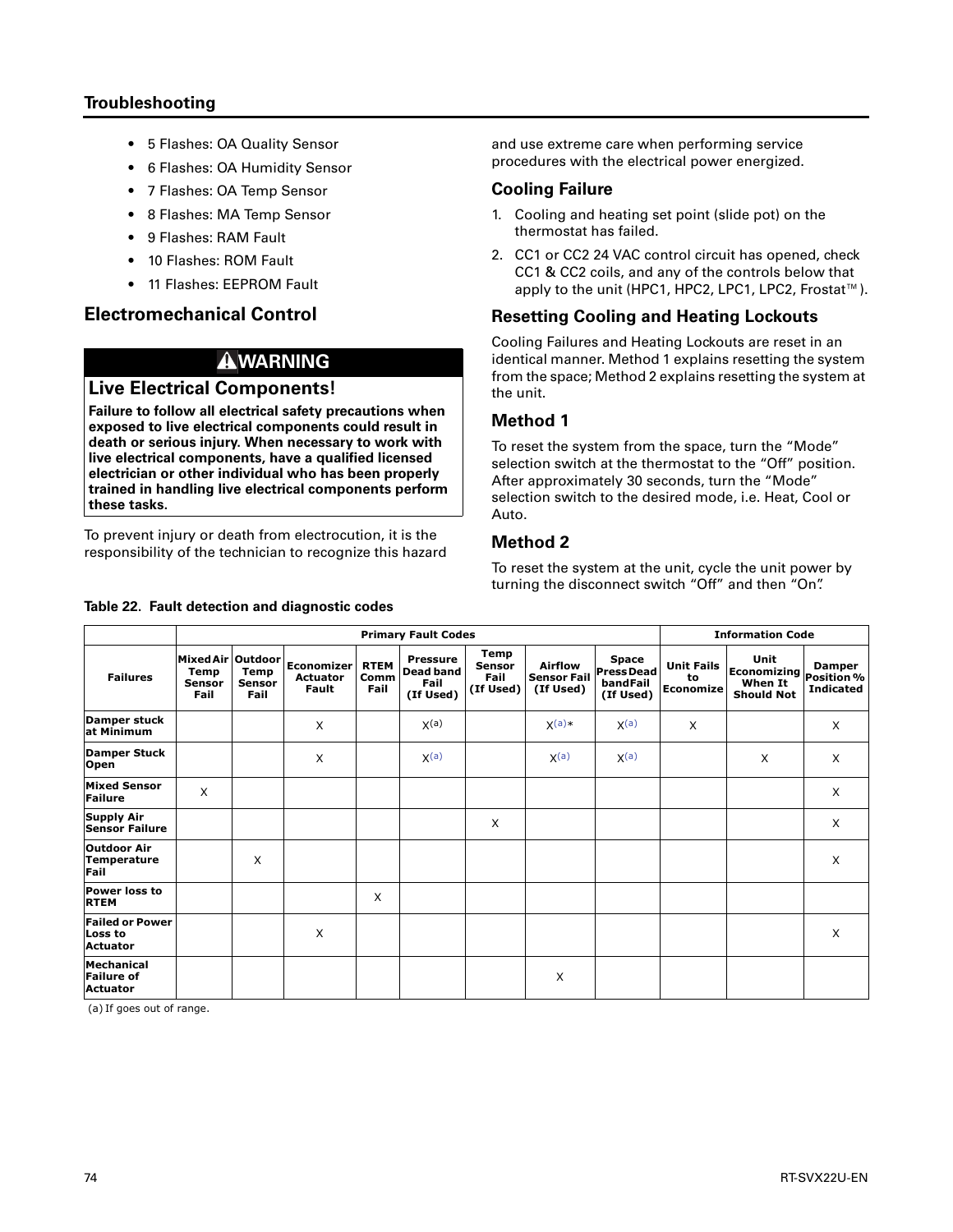|                     | <b>Sensor Values Data</b>     |         |                               |         |                        |  |  |  |
|---------------------|-------------------------------|---------|-------------------------------|---------|------------------------|--|--|--|
| Temp <sup>o</sup> F | <b>Resistance</b><br>(K ohms) | Temp °F | <b>Resistance</b><br>(K ohms) | Temp °F | Resistance<br>(K ohms) |  |  |  |
| 40                  | 26.097                        | 54      | 17.847                        | 68      | 12.435                 |  |  |  |
| 41                  | 25.383                        | 55      | 17.382                        | 69      | 12.126                 |  |  |  |
| 42                  | 24.690                        | 56      | 16.930                        | 70      | 11.827                 |  |  |  |
| 43                  | 24.018                        | 57      | 16.491                        | 71      | 11.535                 |  |  |  |
| 44                  | 23.367                        | 58      | 16.066                        | 72      | 11.252                 |  |  |  |
| 45                  | 22.736                        | 59      | 15.654                        | 73      | 10.977                 |  |  |  |
| 46                  | 22.132                        | 60      | 15.253                        | 74      | 10.709                 |  |  |  |
| 47                  | 21.530                        | 61      | 14.864                        | 75      | 10.448                 |  |  |  |
| 48                  | 20.953                        | 62      | 14.486                        | 76      | 10.194                 |  |  |  |
| 49                  | 20.396                        | 63      | 14.119                        | 77      | 9.949                  |  |  |  |
| 50                  | 19.854                        | 64      | 13.762                        | 78      | 9.710                  |  |  |  |
| 51                  | 19.330                        | 65      | 13.416                        | 79      | 9.477                  |  |  |  |
| 52                  | 18.821                        | 66      | 13.078                        | 80      | 9.250                  |  |  |  |
| 53                  | 18.327                        | 67      | 12.752                        | 81      | 9.030                  |  |  |  |

**Table 23. Low leak economizer sensor values**

# **Unit Economizer Control (ECA) Test Procedures**

### **Electromechanical Control**

This series of tests will allow you to diagnose, and determine where, and if a problem exists in the system economizer operation. Test 1 determines if the problem is in the Unit, or if it is in the ECA. Test 2 tests sensor inputs. Test 3 tests the resistors and sensors. Conduct the tests in numerical order until problem is found.

#### **Test 1**

Verifying that the economizer actuator (ECA) is functional:

- 1. Using the "Test Mode" described in the "System Start-Up" section, put the unit into the economizer mode and verify that the economizer actuator (ECA) drives fully open (approximately 90 seconds).
- 2. If the ECA is not driving the dampers, verify that 24 VAC is between the ECA terminals TR and TR1 is present. If 24 volts is not present, a wiring or terminal problem exists from the control transformer. Make any necessary repairs, see wiring diagrams to troubleshoot.
- 3. If 24 VAC is present, adjust the minimum position potentiometer fully clockwise. If the actuator does not drive, the economizer actuator is bad. Replace the ECA.

#### **Test 2**

Testing the ECA resistors and sensors

1. Testing the Mixed Air Sensor (MAS). Disconnect the wires connected to T and T1 on the ECA, and;

- a. Measure the resistance of the sensor between the wires 180B and 181B.
- b. Measure the temperature at the MAS location. Using the Temperature versus Resistance chart, verify the accuracy of the MAS.

Replace the sensor if it is out of range.

2. Testing the Outdoor Air Switch. If the temperature is above 60 degrees, it will need to be chilled. Measure the resistance of the sensor on the ECA SO and +.

The resistance should be approximately 390 Ohms.

Replace the Switch if it is open.

Replace the ECA if it is out of range.

3. Testing the R1 Resistance.

Measure the resistance of the sensor on the ECA SR and +.

The resistance should be approximately 420 Ohms. Replace the ECA if it is out of range.

4. Testing the R2 Resistance.

Measure the resistance of the sensor on the ECA P and P1.

The resistance should be approximately 130 Ohms. Replace the ECA if it is out of range.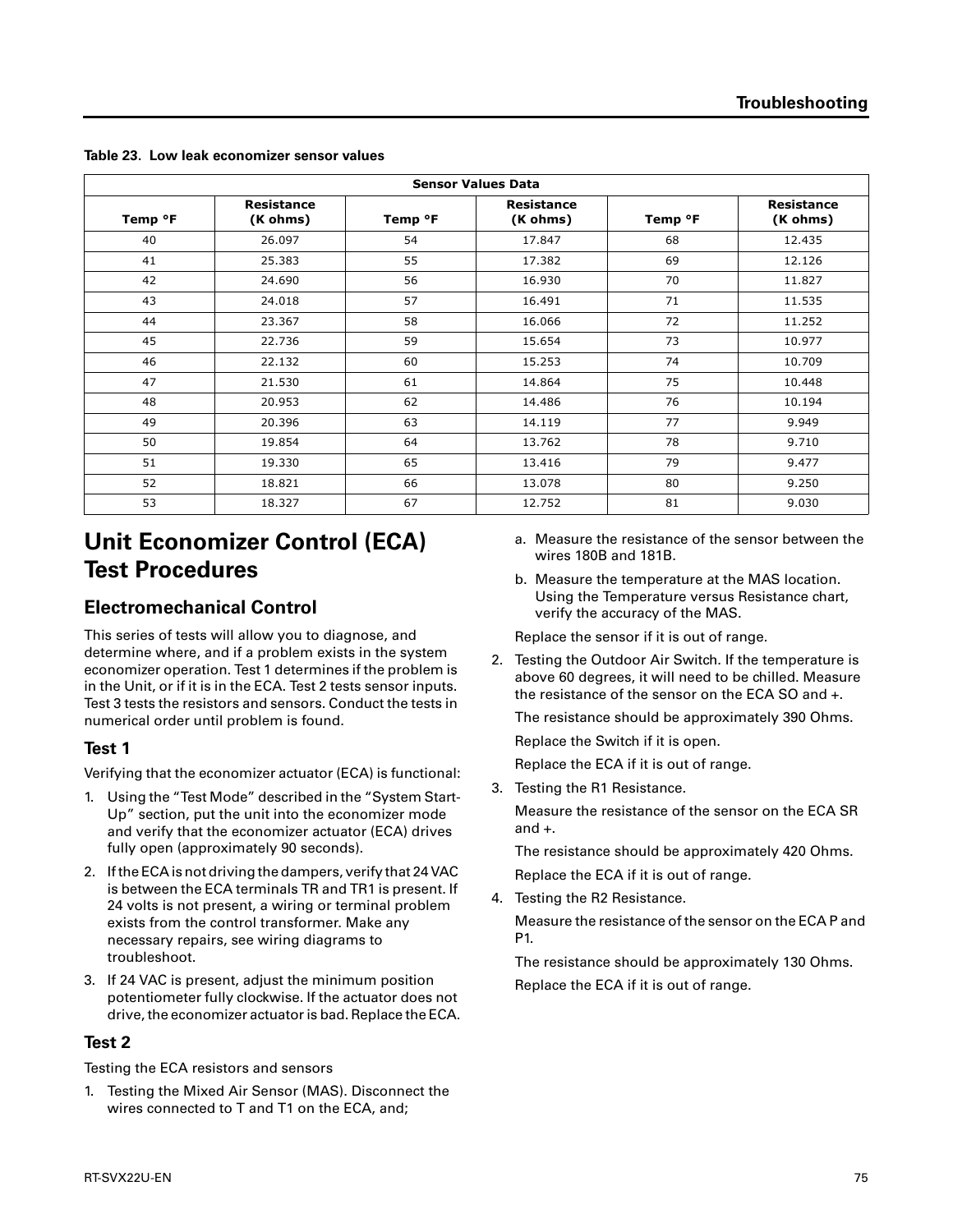# **Troubleshooting procedures for Direct Drive Plenum Fan**

Prior to troubleshooting, verify all wiring and wiring connections. The motor has internal protections that will shut down the motor before damage occurs. A power cycle is required to reset some of the internal protections. Before proceeding, power down unit for 1 minute and then power on.

Please follow steps sequentially unless directed differently in solution.

Refer to RT-SVP08\*-EN for a Comprehensive Troubleshooting Guide.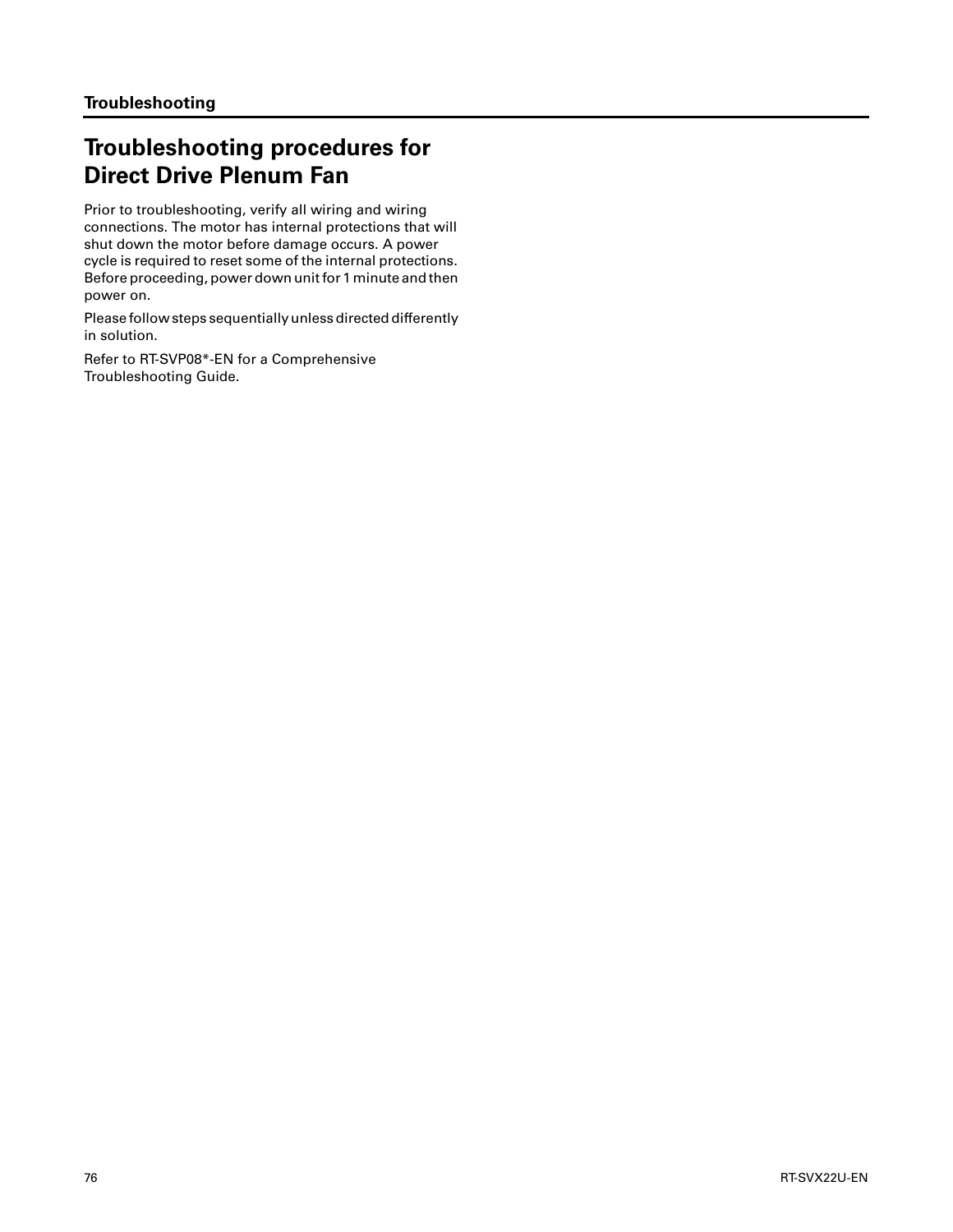# **Unit Wiring Diagrams Numbers**

*Note: Wiring diagrams can be accessed using e-Library by entering the diagram number in the literature order number search field or by contacting technical support.*

#### **Table 24. Unit wiring diagram numbers**

|                | <b>Schematic Type</b>    |                     | <b>Drawing Number</b> | <b>Description</b>                                                        |
|----------------|--------------------------|---------------------|-----------------------|---------------------------------------------------------------------------|
| Control        | ReliaTel™                | 230,460,575V        | 1213-1640             | TSC(036-060)G ReliaTel™ controls                                          |
| <b>Control</b> | ReliaTel™                | 230,460,575V        | 4366-7216             | THC(037-067)                                                              |
| <b>Control</b> | ReliaTel™                | 230,460,575V        | 4366-4568             | T(S,H)C(036-060)E/F(1,3,4), ReliaTel Controls, X13 IDM                    |
| Control        | ReliaTel™                | 230,460,575V        | 4366-1026             | T(S,H)C(036-090)E/F(3,4,W), ReliaTel Controls,<br>Belt-Drive IDM          |
| Control        | ReliaTel™                | 230,460,575V        | 1213-2388             | TSC(072-090)H ReliaTel Cooling                                            |
| Control        | ReliaTel™                | 230,460,575V        | 1213-2390             | TSC(092-120)H ReliaTel Cooling                                            |
| Control        | ReliaTel™                | 230,460,575V        | 4366-1044             | TSC(092,102)F(3,4,W), ReliaTel Controls                                   |
| Control        | ReliaTel™                | 230,460,575V        | 4366-7433             | THC(074-102)F(3,4),TSC120F(3,4,W), ReliaTel Controls                      |
| Control        | ReliaTel™                | 230,460,575V        | 1213-2406             | THC120F(3,4), ReliaTel Controls                                           |
| Control        | <b>Electromechanical</b> | 230,460,575V        | 1213-1643             | TSC(036-060)G Electromechanical Controls                                  |
| Control        | Electromechanical        | 230,460,575V        | 4366-8350             | T(S,H)C(036-060)E,F(1,3,4), Electromechanical Controls,<br>X13 IDM        |
| Control        | Electromechanical        | 230,460,575V        | 4366-8348             | T(S,H)C(036-060)E,F(3,4,W), Electromechanical Controls,<br>Belt-Drive IDM |
| <b>Control</b> | <b>Electromechanical</b> | 230,460,575V        | 4366-8347             | T(S,H)C(072,090)F(3,4,W), Electromechanical Controls                      |
| <b>Control</b> | <b>Electromechanical</b> | 230,460,575V        | 1213-2413             | TSC(072-120)H Electromechanical Cooling                                   |
| Control        | <b>Electromechanical</b> | 230,460,575V        | 4366-8349             | TSC(092,102)F(3,4,W), Electromechanical Controls                          |
| <b>Control</b> | Electromechanical        | 230,460,575V        | 4366-8352             | THC(074-102)F(3,4),TSC120F(3,4,W), Electromechanical<br>Controls          |
| Control        | Electromechanical        | 230,460,575V        | 1213-2405             | THC120F(3,4), Electromechanical Controls                                  |
| <b>Power</b>   | <b>ReliaTel</b>          | <b>230V</b>         | 1213-1636             | TSC(036-060)G3, ReliaTel Controls                                         |
| <b>Power</b>   | <b>ReliaTel</b>          | <b>230V</b>         | 4366-7177             | THC(037-067) (230V)                                                       |
| <b>Power</b>   | <b>ReliaTel</b>          | <b>230V</b>         | 4366-4574             | $T(S,H)C(036-060)E,F(1-Phase)$                                            |
| <b>Power</b>   | <b>ReliaTel</b>          | 230V                | 4366-5161             | THC(036-060)E,F (3-Phase), X13 IDM                                        |
| <b>Power</b>   | <b>ReliaTel</b>          | <b>230V</b>         | 4366-1037             | TSC(092,102)F                                                             |
| <b>Power</b>   | <b>ReliaTel</b>          | 230V                | 1213-2278             | (THC074-102, TSC120)F (230V), ReliaTel Controls                           |
| <b>Power</b>   | <b>ReliaTel</b>          | <b>230V</b>         | 1213-2406             | THC120F, ReliaTel Controls                                                |
| <b>Power</b>   | <b>ReliaTel</b>          | 460V and/or<br>575V | 1213-1636             | TSC(036-060)G4, ReliaTel Controls                                         |
| <b>Power</b>   | <b>ReliaTel</b>          | 460V and/or<br>575V | 1213-1661             | TSC(036-060)GW                                                            |
| <b>Power</b>   | <b>ReliaTel</b>          | 460V and/or<br>575V | 4366-7178             | THC(037-067) (460V)                                                       |
| Power          | ReliaTel                 | 460V and/or<br>575V | 4366-5161             | THC(036-060)E,F (3-Phase), X13 IDM                                        |
| <b>Power</b>   | <b>ReliaTel</b>          | 460V and/or<br>575V | 4366-1037             | TSC(092,102)F                                                             |
| <b>Power</b>   | <b>ReliaTel</b>          | 460V and/or<br>575V | 1213-2278             | (THC074-102, TSC120)F (460V), ReliaTel Controls                           |
| <b>Power</b>   | <b>ReliaTel</b>          | 460V and/or<br>575V | 1213-2279             | TSC120F (575V), ReliaTel Controls                                         |
| <b>Power</b>   | <b>ReliaTel</b>          | 460V and/or<br>575V | 4366-1020             | T(YS,H)C(036-090)E3,4,W, ReliaTel™ Controls                               |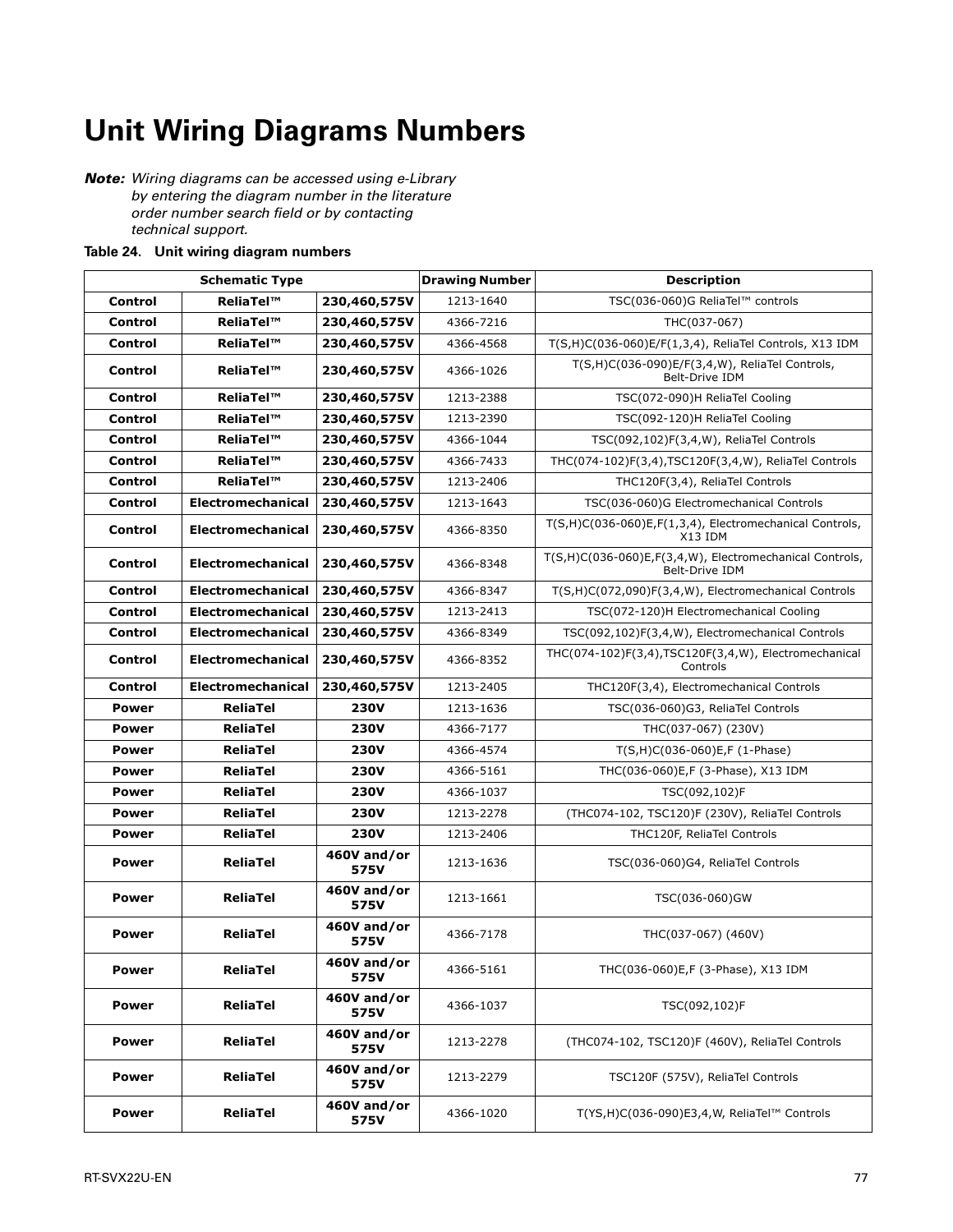|                   | <b>Schematic Type</b>           |                     | <b>Drawing Number</b> | <b>Description</b>                                                      |
|-------------------|---------------------------------|---------------------|-----------------------|-------------------------------------------------------------------------|
| <b>Power</b>      | <b>ReliaTel</b>                 | 460V and/or<br>575V | 1213-2406             | THC120F, ReliaTel Controls                                              |
| <b>Power</b>      | <b>Electromechanical</b>        | <b>230V</b>         | 1213-1636             | TSC(036-060)G3, Electromechanical Controls                              |
| <b>Power</b>      | <b>Electromechanical</b>        | <b>230V</b>         | 1213-2405             | THC120F, Electromechanical Controls                                     |
| <b>Power</b>      | <b>Electromechanical</b>        | <b>230V</b>         | 1213-2273             | THC(074-102)F, TSC120, Electromechanical Controls                       |
| <b>Power</b>      | <b>Electromechanical</b>        | 460V and/or<br>575V | 1213-1636             | TSC(036-060)G4, Electromechanical Controls                              |
| <b>Power</b>      | Electromechanical               | 460V and/or<br>575V | 1213-1661             | TSC(036-060)GW                                                          |
| <b>Power</b>      | <b>Electromechanical</b>        | 460V and/or<br>575V | 1213-2405             | THC120F, Electromechanical Controls                                     |
| <b>Power</b>      | <b>Electromechanical</b>        | 460V and/or<br>575V | 1213-2273             | THC(074-102)F4,TSC(120)F4, Electromechanical Controls                   |
| <b>Power</b>      | <b>Electromechanical</b>        | 460V and/or<br>575V | 1213-2274             | TSC120FW, Electromechanical Controls                                    |
| <b>Power</b>      | <b>Electromechanical</b>        | 460V and/or<br>575V | 4366-1020             | T(YS,H)C(036-090)E3,4,W, Electromechanical Controls                     |
| <b>Power</b>      | Electromechanical/<br>ReliaTel™ | 230,460,575V        | 1213-2384             | TSC(072-120)H Constant Volume IDM                                       |
| <b>Power</b>      | Electromechanical/<br>ReliaTel™ | 230,460,575V        | 1213-2385             | TSC(072-120)H Multispeed IDM, SZVAV, MZVAV                              |
| <b>Connection</b> | ReliaTel™                       | <b>230V</b>         | 1213-1668             | TSC(036-060)G3, 230V ReliaTel Controls                                  |
| <b>Connection</b> | ReliaTel™                       | <b>230V</b>         | 4366-7336             | THC(037) (230V)                                                         |
| <b>Connection</b> | ReliaTel™                       | <b>230V</b>         | 4366-8243             | THC037E, 17 Plus with Multi-Zone VAV                                    |
| <b>Connection</b> | ReliaTel™                       | <b>230V</b>         | 4366-7338             | THC(047-067) (230V)                                                     |
| <b>Connection</b> | ReliaTel™                       | <b>230V</b>         | 4366-8245             | THC (047,067)E, 17 Plus with Multi-Zone VAV                             |
| <b>Connection</b> | ReliaTel™                       | <b>230V</b>         | 4366-8251             | THC(074-120)E, ReliaTel Controls with Multi-Zone VAV                    |
| <b>Connection</b> | ReliaTel™                       | <b>230V</b>         | 4366-4559             | T(S,H)C(036-060)E,F (1-Phase), ReliaTel Controls                        |
| <b>Connection</b> | ReliaTel™                       | <b>230V</b>         | 4366-5182             | THC(036-060)E,F (3-Phase), ReliaTel Controls, X13 IDM                   |
| <b>Connection</b> | ReliaTel™                       | <b>230V</b>         | 4366-1509             | T(S,H)C(036-060)E,F (3-Phase), ReliaTel Controls, Belt-Drive<br>IDM     |
| <b>Connection</b> | ReliaTel™                       | <b>230V</b>         | 4366-1541             | T(S,H)C(072,090)F, ReliaTel Controls                                    |
| <b>Connection</b> | ReliaTel™                       | <b>230V</b>         | 4366-7441             | THC120F, ReliaTel Controls                                              |
| <b>Connection</b> | ReliaTel™                       | <b>230V</b>         | 4366-1534             | TSC(092,102)F, ReliaTel Controls                                        |
| <b>Connection</b> | ReliaTel™                       | <b>230V</b>         | 4366-7443             | THC(074-102)F, TSC120F, ReliaTel Controls                               |
| <b>Connection</b> | ReliaTel™                       | <b>230V</b>         | 4366-8252             | THC(074-102)F, TSC120F, ReliaTel Controls with Multi-Zone<br><b>VAV</b> |
| <b>Connection</b> | ReliaTel™                       | 460V and/or<br>575V | 1213-1668             | TSC(036-060)G4, 460V ReliaTel Controls                                  |
| <b>Connection</b> | ReliaTel™                       | 460V and/or<br>575V | 1213-1670             | TSC(036-060)GW, ReliaTel Controls                                       |
| <b>Connection</b> | ReliaTel™                       | 460V and/or<br>575V | 4366-8252             | THC(074-102)F, TSC120F, ReliaTel Controls with Multi-Zone<br><b>VAV</b> |
| <b>Connection</b> | ReliaTel™                       | 460V and/or<br>575V | 4366-7337             | THC(037) (460V)                                                         |
| <b>Connection</b> | ReliaTel™                       | 460V and/or<br>575V | 4366-8244             | THC037E, 17 Plus with Multi-Zone VAV                                    |
| <b>Connection</b> | ReliaTel™                       | 460V and/or<br>575V | 4366-7339             | THC(047-067) (460V)                                                     |
| <b>Connection</b> | ReliaTel™                       | 460V and/or<br>575V | 4366-8246             | THC(047,067)E, 17 Plus with Multi-Zone VAV                              |

#### **Table 24. Unit wiring diagram numbers (continued)**